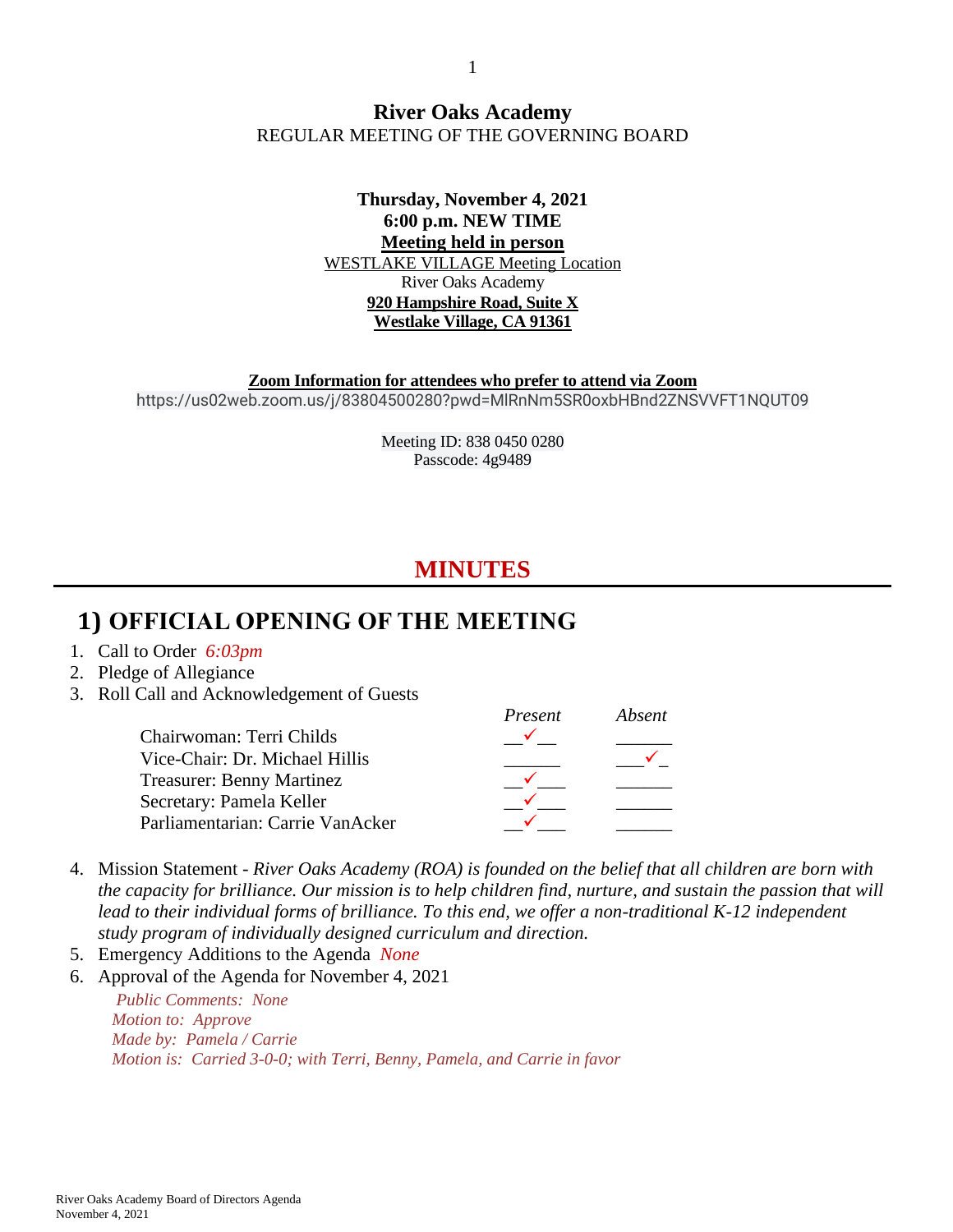# **2) ORGANIZATIONAL**

N/A

### **3) PUBLIC HEARING: Educator Effectiveness Funds 2021-2026 Spending Plan**

*Open: 6:06pm Public Comments: None Close: 6:11pm*

## **4) PUBLIC COMMENTS**

*Citizens who would like to address the Board on any item on the Agenda may do so now or when the President requests comments from the Public as the Board is considering the item. This portion of the Annual Board meeting is set aside for members of the audience to make comments or raise issues that are not specifically on the agenda. These presentations, both during open and agendized topics, are limited to three (3) minutes per presentation and the total time allotted to non-agenda items will not exceed fifteen (15) minutes.*

# **5) INFORMATION AND DISCUSSION ITEMS**

*These items are presented to the Board for information only and are not subject to action at this meeting. These items may be added to a future meeting for action by the Board.*

- 1. Budget Committee Informational
- 2. Parent Advisory Council (PAC) Informational *Report given by Teresa Le*
- 3. Teacher's Report Informational *Report available in Board Meeting Binder*
- 4. Oxnard Report *Report available in Board Meeting Binder*
- 5. Student Report Informational
- 6. Career Pathways Report Informational
- 7. High School Guidance Counselor—Informational
- 8. SEL Report—Informational

## **6) REPORTS**

- 1. Board Chairperson's Report
- 2. Individual Board Member Report
- 3. Director's Report
- 4. BSA Report
- 5. VCOE Report

# **7) CONSENT AGENDA ITEMS**

*Actions proposed for the Consent Agenda are items consistent with adopted policies and approved practices of River Oaks Academy and are deemed routine in nature. The Board will be asked to approve all of the Consent Agenda items by a single vote unless any member of the Board or the Public asks that an item be removed from the Consent Agenda and considered and discussed separately.*

- 1. Consideration to approve the Minutes for the October 7, 2021 Board Meeting
- 2. Consideration to approve the ROA Financial Statement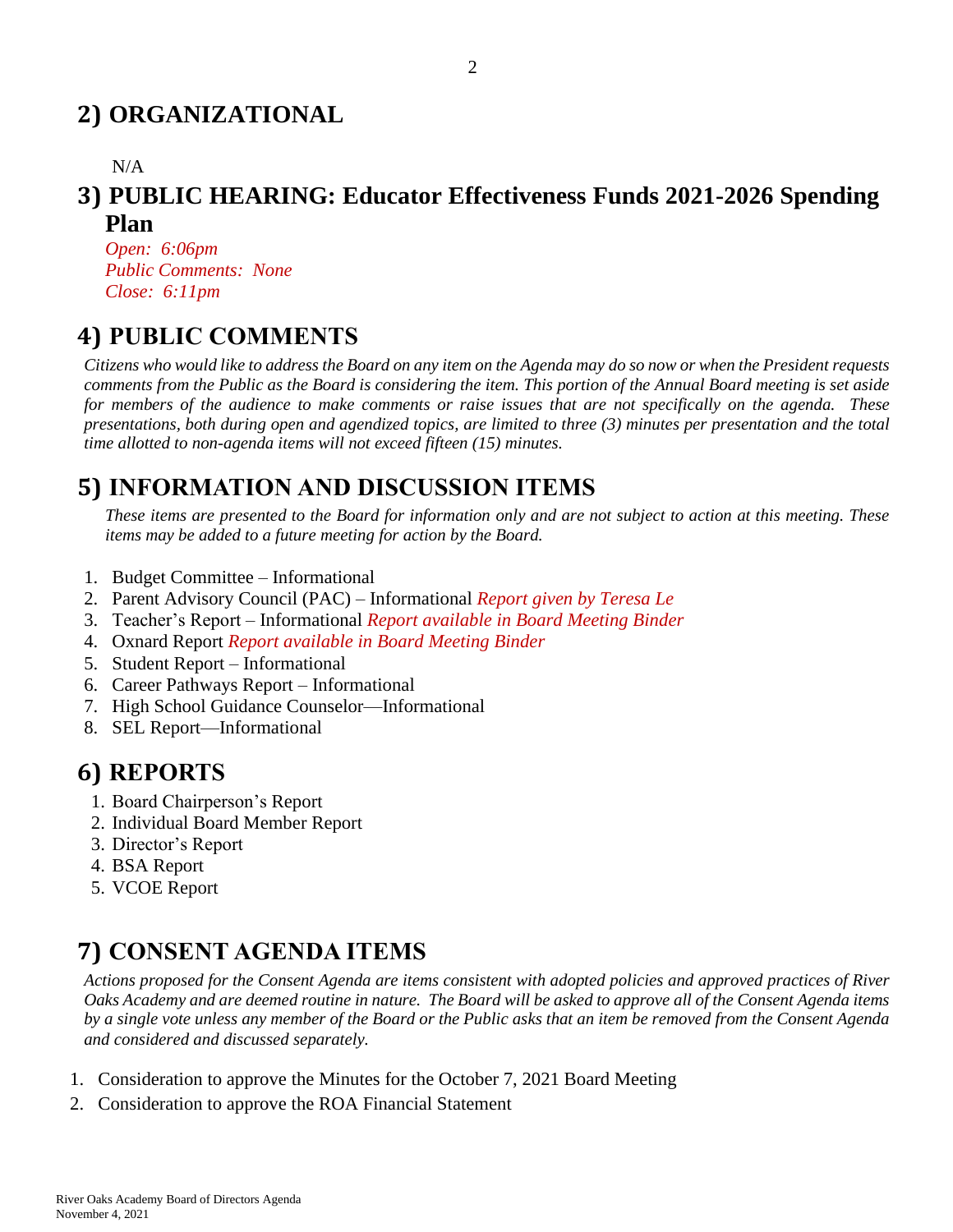- 3. Consideration to approve the ROA Board Report of Purchase Orders
- 4. Consideration to approve the ROA Board Report of Commercial Checks

*Public Comments: None Motion to: Approve Made by: Benny / Pamela Motion is: Carried 3-0-0; with Terri, Benny, Pamela, and Carrie in favor*

# **8) ACTION ITEMS**

- 1. Review, Discussion, and Approval of Addendum B to the ROA Bylaws. Board Members new positions for the 2021-2022 school year and an updated list of Board Members.
	- a. As per the board discussion at the September 2, 2021 Board meeting, the Board's new positions were established for the 2021-2022 school year. Since we had a vacancy at that meeting, which was filled at our October 2021 board meeting, we are resubmitting the fully completed Addendum B for board approval.

*Public Comments: None Motion to: Approve Made by: Pamela / Carrie Motion is: Carried 3-0-0; with Terri, Benny, Pamela, and Carrie in favor*

- 2. Review, Discussion, and Approval of the renewal of our subscription to "Mathseeds" for 35 licenses from 11/21/2020-11/20/2021; not to exceed \$385.00.
	- a. Mathseeds is a comprehensive online mathematics program for young students. It offers a full range of carefully structured lessons and activities that build math skills. ROA uses this program as an additional support that we offer to our families.

*Public Comments: None Motion to: Approve Made by: Pamela / Carrie Motion is: Carried 3-0-0; with Terri, Benny, Pamela, and Carrie in favor*

- 3. Review, Discussion, and Approval of the renewal Invoice from ParentSquare for our annual subscription from 11/15/2021-11/14/2022; not to exceed \$2,500.00
	- a. This invoice is for our communication platform called ParentSquare, which we use regularly to inform parents of happenings at ROA.

*Public Comments: None Motion to: Approve Made by: Benny / Pamela Motion is: Carried 3-0-0; with Terri, Benny, Pamela, and Carrie in favor*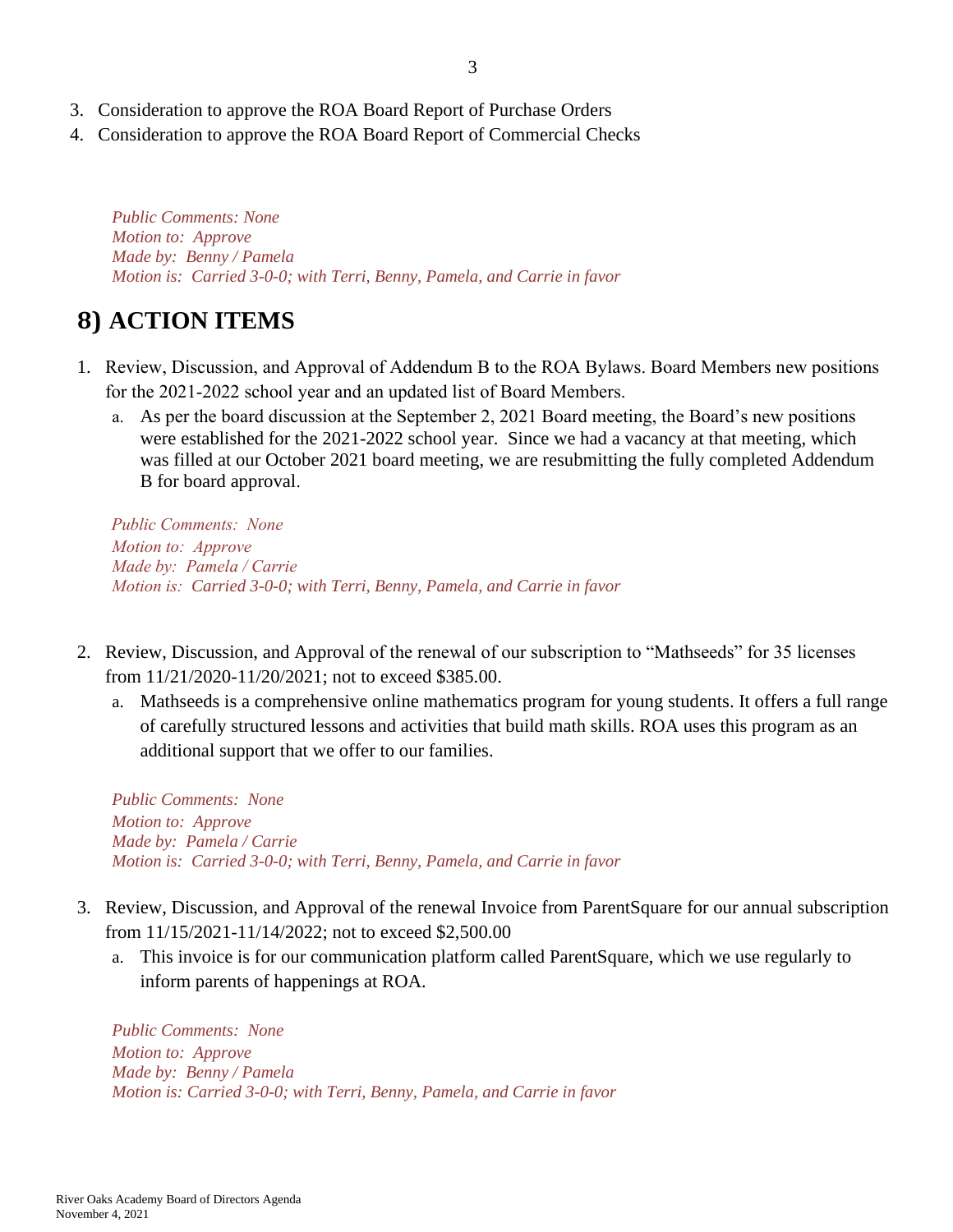- a. January presenter: Bette Levy Alkazian, LMFT; not to exceed: \$150
- b. February presenter: Bonnie Vandenburg; not to exceed: \$150

*Public Comments: None Motion to: Approve Made by: Pamela / Carrie Motion is: Carried 3-0-0; with Terri, Benny, Pamela, and Carrie in favor*

- 5. Review, Discussion, and Approval of our new scheduling platform, Sawyer. Not to exceed \$2,400 for an annual subscription (\$200/month)
	- a. This system will replace our current scheduling software, i-Class, the renewal of which would be due in December. We were looking for a more user-friendly platform and find that this one has many features that are more practical.

*Public Comments: None Motion to: Approve Made by: Pamela / Benny Motion is: Carried 3-0-0; with Terri, Benny, Pamela, and Carrie in favor*

- 6. Review, Discussion, and Approval of a quote from MJP Technologies, Inc. for 25 Chromebook (Education Edition); not to exceed \$6,492.14
	- a. We are in need of additional laptops due to the fact that we have many of our current laptops loaned out to students and some staff members. We also still have some of our technology that is aging and need to replace those as well. At this time, we are considering that we are going to need more laptops to administer the CAASPP test in the spring.

*Public Comments: None Motion to: Approve Made by: Benny / Pamela Motion is: Carried 3-0-0; with Terri, Benny, Pamela, and Carrie in favor*

### **9) CLOSED SESSION**

During this meeting the Board may adjourn to Closed Session to review and consider the topics below:

N/A

#### **10) OPEN SESSION ACTION ITEMS** N/A